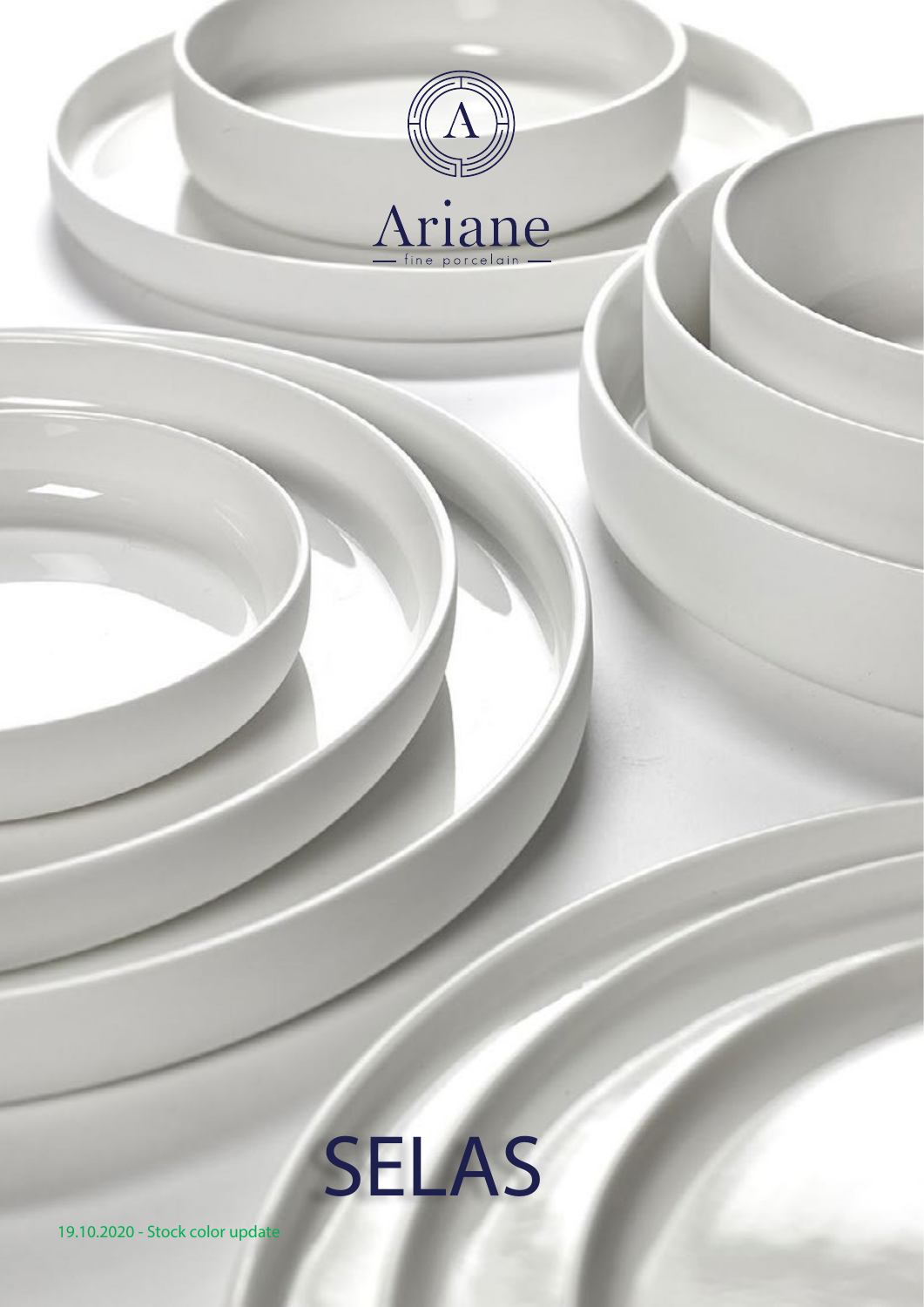Inspired by skilled artisans around the world who refuse to accept ordinary. Perfect flat finishing to optimize elegant and minimalist design, providing as well benefit to keep food warmer.

# SELAS

All glazes are simple with unique and individual appearance giving variations | The metallic glazes aren't dishwasher friendly.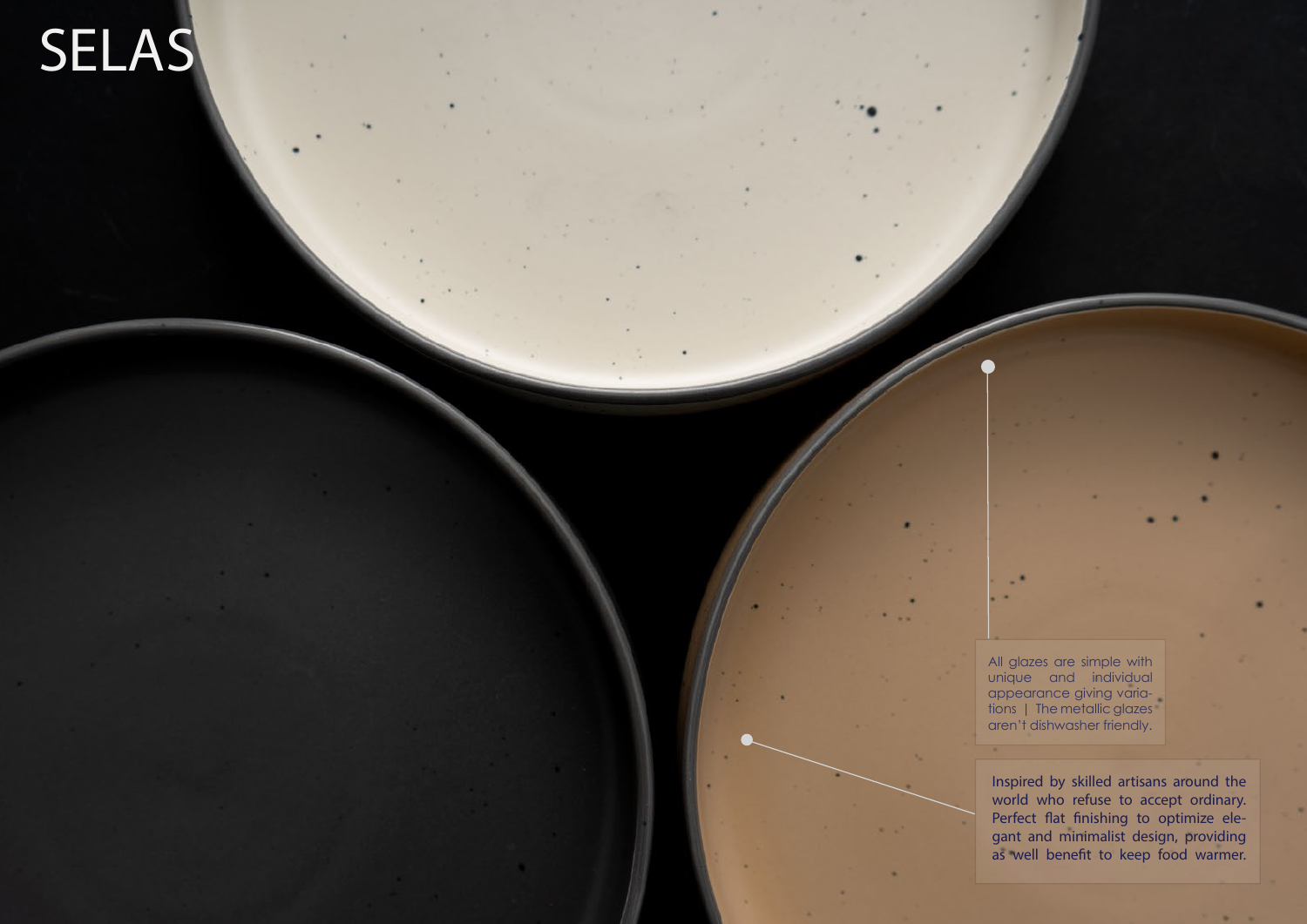Ivory

## SELAS STRAIGHT BOWL

SELAS STRAIGHT BOWL vory

SELAS STACKABLE PLATE

Charcoal Grey







SELAS STACKABLE PLATE 30 cm ASEARN000A11030 27 cm ASEARN000A11027 25 cm ASEARN000A11025 21 cm ASEARN000A11021 21 cm ASEARNA07A11021

#### SELAS STACKABLE PLATE Linen Dotts

NOTE: FOLLOWING ITEMS MARKED IN GREEN ARE AVAILABLE IN STOCK. THE REST MARKED IN BLACK WILL BE AVAILABLE IN STOCK UNDER 10 WEEKS.



#### SELAS STACKABLE PLATE Dark Sand 30 cm ASEARNA07A11030 27 cm ASEARNA07A11027 25 cm ASEARNA07A11025

SELAS STRAIGHT BOWL vory 21 cm ASEARN000022021 25 cm ASEARN000022025 30 cm ASEARN000022030

## SELAS STRAIGHT BOWL 21 cm ASEARNA05A11021

vory 21 cm ASEARN000022021 25 cm ASEARN000022025 30 cm ASEARN000022030

vory 21 cm ASEARN000022021 25 cm ASEARN000022025 30 cm ASEARN000022030



SELAS STACKABLE PLATE Red Clay 30 cm ASEARNA04A11030 27 cm ASEARNA04A11027 25 cm ASEARNA04A11025 21 cm ASEARNA04A11021

SELAS STRAIGHT BOWL vory 21 cm ASEARN000022021 25 cm ASEARN000022025 30 cm ASEARN000022030



30 cm ASEARNA05A11030 27 cm ASEARNA05A11027 25 cm ASEARNA05A11025

SELAS STRAIGHT BOWL vory 21 cm ASEARN000022021

30 cm ASEARNA06A11030 27 cm ASEARNA06A11027 25 cm ASEARNA06A11025 21 cm ASEARNA06A11021

30 cm ASEARNA03A11030 27 cm ASEARNA03A11027 25 cm ASEARNA03A11025 21 cm ASEARNA03A11021

21 cm ASEARN000022021 25 cm ASEARN000022025 30 cm ASEARN000022030

25 cm ASEARN000022025 30 cm ASEARN000022030